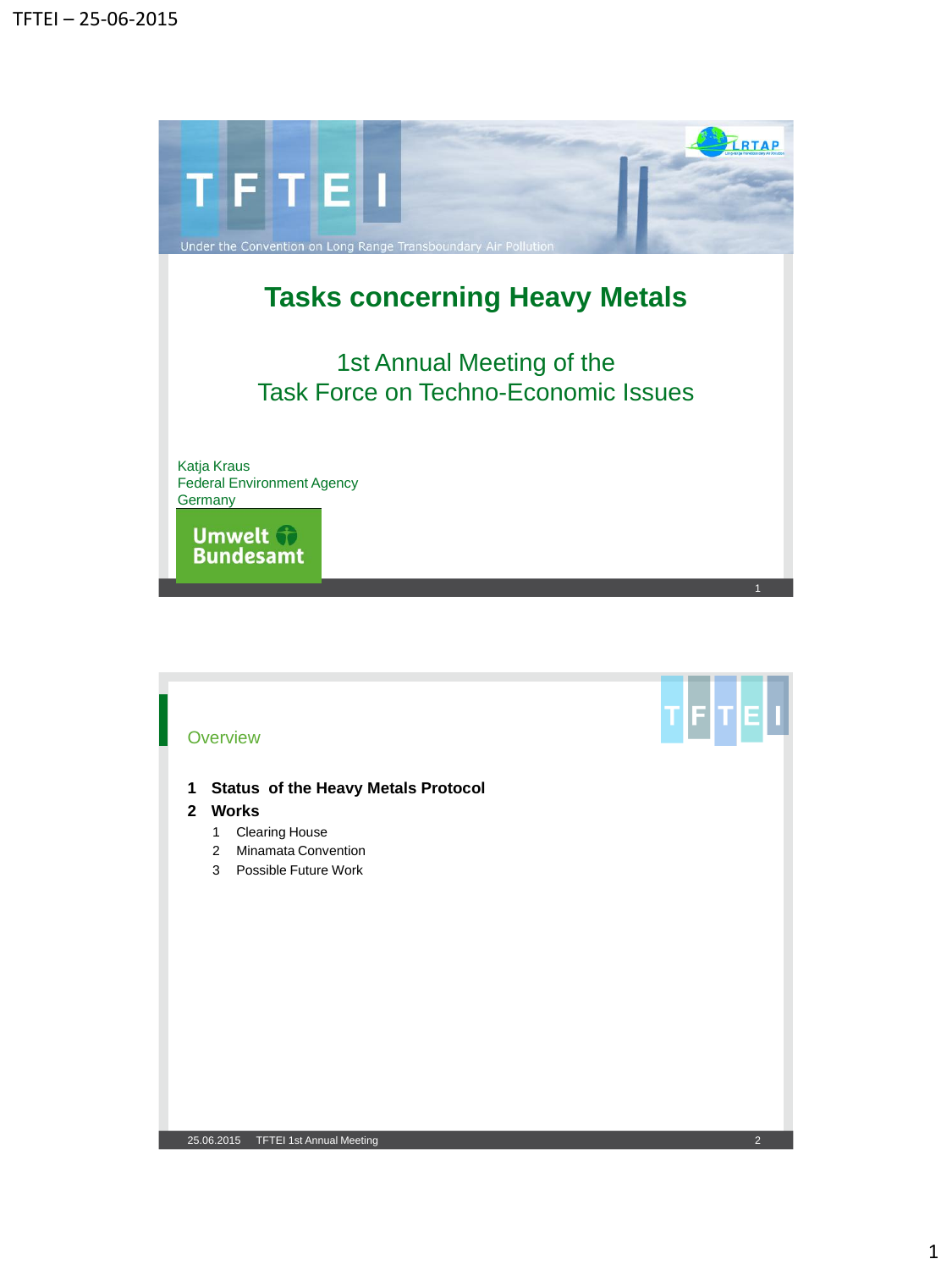

# • **Amended: 13 December 2012**

- $-$  decision  $2012/5$  to amend the Protocol to include more stringent controls of heavy metals emissions but also to introduce flexibilities
- decision [2012/6](http://www.unece.org/fileadmin/DAM/env/documents/2012/EB/Decision_2012_6.pdf) to update *quidance* on best available technologies (BAT), as contained in annex III
- The amendments to the text of the Protocol and its annexes other than III and VII require ratifications by two thirds of the Parties. These amendments have not yet entered into force.

## • **Amendment to annex III entered into force on 9 January 2014**

## • **New elements:**

- More flexibility for new ratifying Parties (flexibility for timelines, base years)
- Expedited procedure for amendments of the protocol
- Up-to-date technical annexes (BAT, ELVs)
- New Guidance Document (former Annex III)

## • **Outstanding issues:**

- Proposals for inclusion of updated products list
- Dental amalgam
- ELVs for HM for several industrial sectors

25.06.2015 TFTEI 1st Annual Meeting

Status of the Heavy Metals Protocol (2)

#### • **Flexibility**

- Article 3; para 2 bis and 2 ter
	- continuation permit (grandfathering), application of "old" limit values for stationary sources which are commenced within 2 years after entry into force of that amendment for that Party (unless substantial modification)
	- max. 4 stationary source categories can be granted extended time to implement BAT and ELVs
- Article 3; para 6
	- When applied all measures of para 2 and 3 (BAT, ELV, product control) and no overall reduction (para1), the Party is exempted from its obligation in para 1
- Additionally
	- Flexible transitional arrangements
- **Ratifications**

Two thirds of Parties need to ratify befor entering into force. Barrier for EECCA countries for ratification of amended Protocol.

┲┠╒┠┯╞═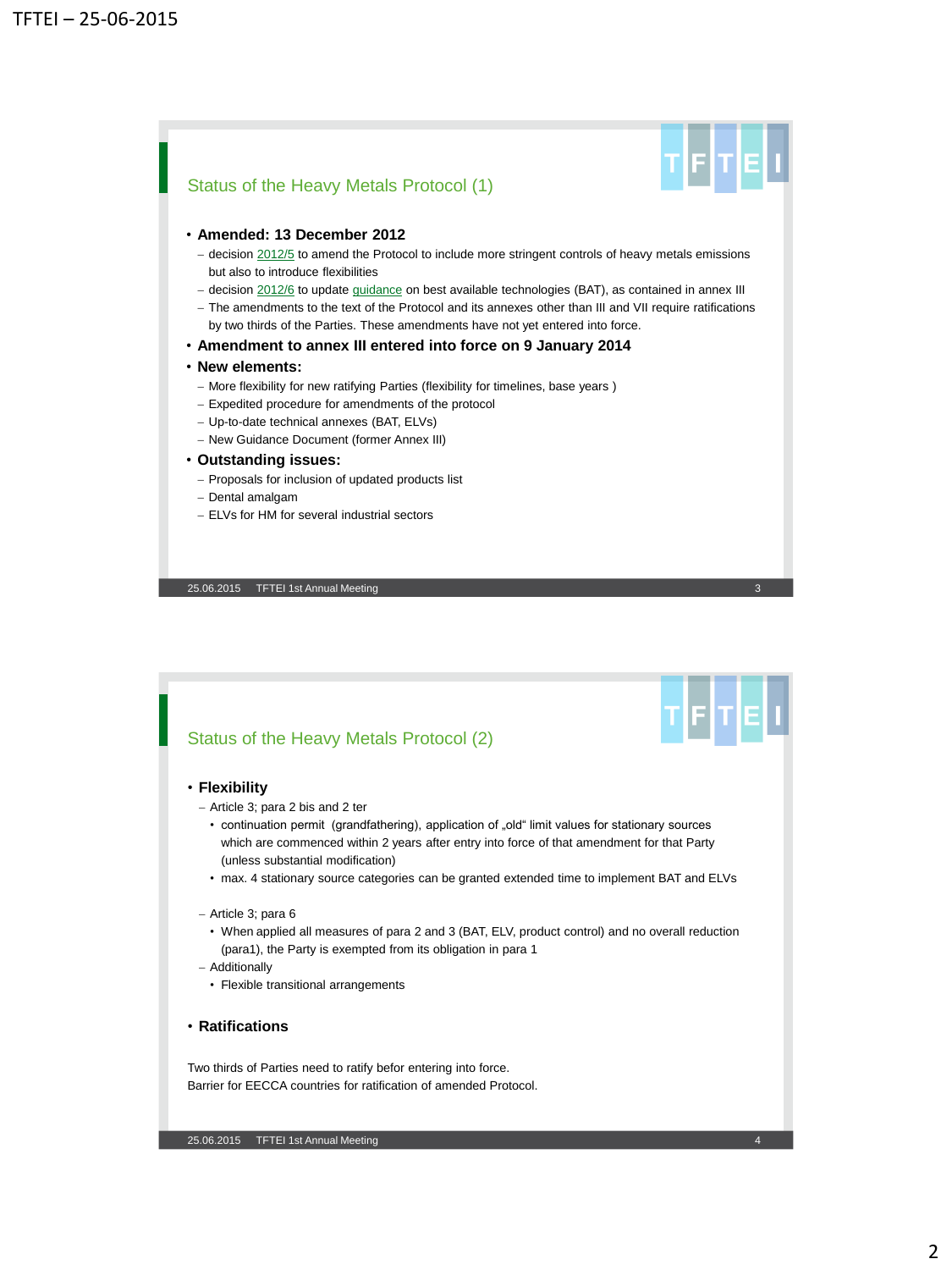# **Works**

- **TFTEI is not tasked with work on HM by WGSR or EB**
- **Information on workshops (e.g Oslo 2014) available**
- **Articles and Links with regard to HM**
- WHO documents addressing health impact of air pollution
- Economic benefits of methyl mercury exposure control in Europe: Monetary value of neurotoxicity prevention ([www.ehjournal.net/content/12/1/3](http://www.ehjournal.net/content/12/1/3))
- **Clearing House**
	- Active contribution when requests arise
	- Contact data of the members of TF HM transferred to TFTEI
	- Several members are involved in work on BREFs (Seville process)







- **Minamata Convention**
	- Guidance document for Art. 8
	- Overlap of 5 sectors
		- Coal-fired power plants;
		- Coal-fired industrial boilers;
		- Smelting and roasting processes used in the production of lead, zinc, copper and industrial gold, referred to in the Convention as 'non-ferrous metals';
		- Waste incineration facilities; and
		- Cement clinker production facilities.
	- Active participation of TFTEI members in the expert group
- Advanced draft since 18 June online for comments

## **Consultation phase until 1 August**

[HTTP://WWW.MERCURYCONVENTION.ORG/NEGOTIATIONS/BATBEPEXPERTGROU](http://www.mercuryconvention.org/Negotiations/BATBEPExpertGroup/CommentsonBATBEPguidance/tabid/4545/Default.aspx) [P/COMMENTSONBATBEPGUIDANCE/TABID/4545/DEFAULT.ASPX](http://www.mercuryconvention.org/Negotiations/BATBEPExpertGroup/CommentsonBATBEPguidance/tabid/4545/Default.aspx)



Tetlelu

 $\mathbb{C}$